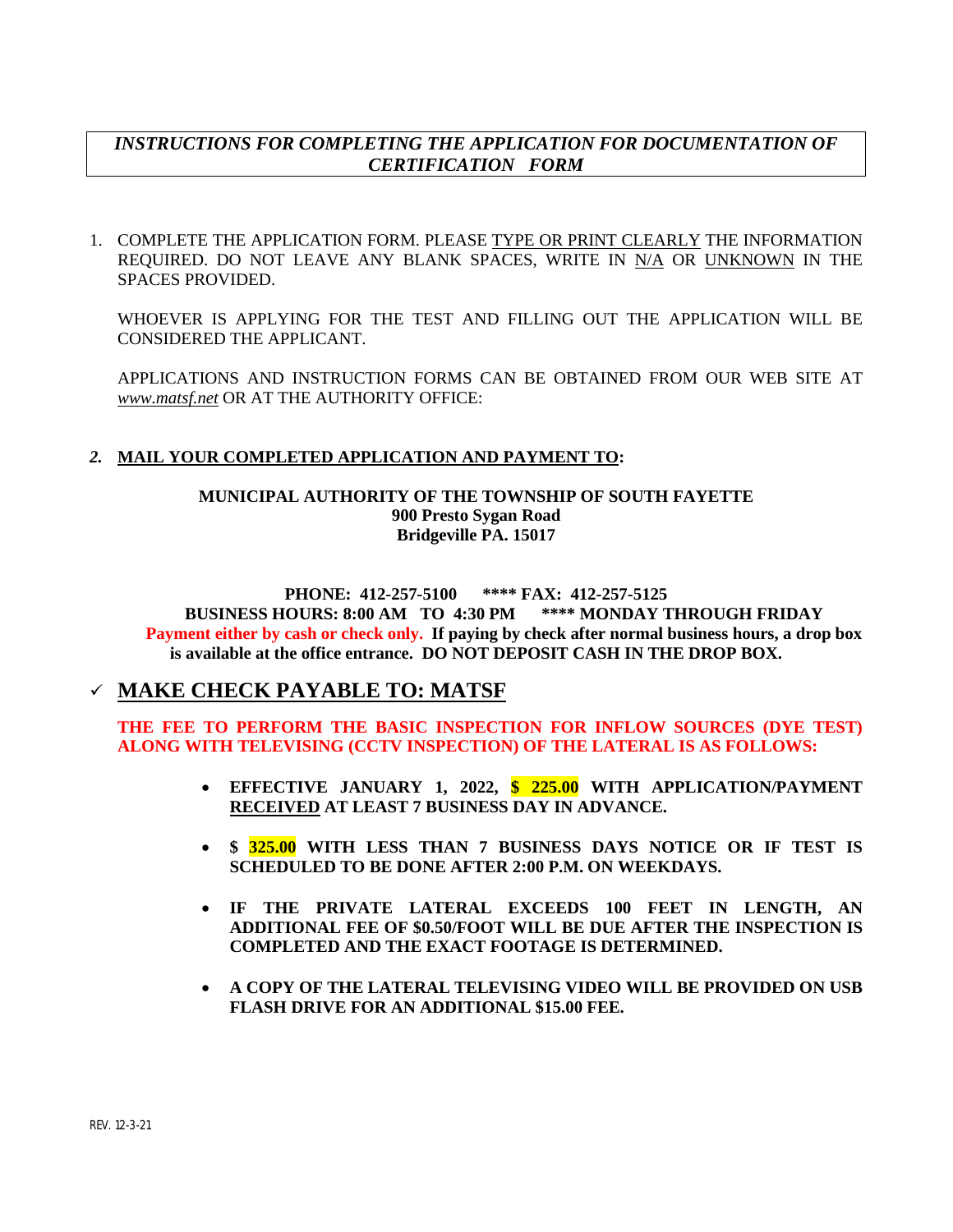## **FEE IF ONLY A BASIC DYE TEST IS REQUIRED:**

**IN THE EVENT THAT TELEVISING OF THE LATERAL HAS ALREADY BEEN PERFORMED WITHIN A PRIOR 3 YEAR PERIOD, THE ONLY MANDATED INSPECTION IS THE BASIC DYE TEST FOR DIRECT SOURCES OF INFLOW SUCH AS DOWNSPOUTS, AREA DRAINS, ETC. THE COST FOR THIS INSPECTION IS:**

- **\$ 50.00 IF APPLICATION/PAYMENT IS RECEIVED AT LEAST 7 BUSINESS DAYS IN ADVANCE.**
- **\$ 75.00 WITH LESS THAN 7 BUSINESS DAYS.**
- $\checkmark$  OUR OFFICE MUST RECEIVE THE APPLICATION AND PAYMENT PRIOR TO THE SCHEDULING OF THE INSPECTION. UNLESS THE PROPERTY HAS INTERNAL FRENCH DRAINS OR SUMP PUMPS, ALL OF THE INSPECTION ACTIVITIES BY MATSF PERSONNEL ARE TYPICALLY DONE WITHOUT THE NEED TO ENTER THE PREMISE AND WITHOUT THE NEED FOR THE HOMEOWNER OR THEIR REPRESENTATIVE TO BE PRESENT. HOWEVER, SHOULD THE OWNER OR THEIR REPRESENTATIVE WANT TO BE PRESENT DURING THE INSPECTION, OR IF THERE ARE INTERNAL FREANCH DRAINS OR SUMP PUMPS, A SPECIFIC TIME AND DATE FOR THE INSPECTION WILL NEED TO BE ESTABLISHED WITH MATSF. MATSF DOES NOT TELEVISE ANY OF THE INTERNAL BUILDING SANITARY SEWERS OR VERIFY THE CONDITION OF ANY BUILDING STORM DRAIN.
- $\checkmark$  THE BASIC DYE TEST IS MEANT TO IDENTIFY ANY DIRECT ILLEGAL CONNECTIONS TO THE SYSTEM AND/OR PROBLEMS WITH VENTS, CLEANOUTS, ETC. THIS BASIC INSPECTION IS MANDATED TO COMPLY WITH ADMINISTRATIVE CONSENT ORDERS BETWEEN SOUTH FAYETTE TOWNSHIP MUNICIPAL AUTHORITY AND THE ALLEGHENY COUNTY HEALTH DEPARTMENT AND TOWNSHIP ORDINANCE NO. 401. THE BASIC DYE TEST MUST BE PERFORMED BY MATSF PERSONNEL.
- $\checkmark$  THE CCTV LATERAL INSPECTION IS MANDATED BY AUTHORITY RULES AND REGULATIONS FOR EACH PROPERTY TRANSFER (AND FOR BUILDING ADDITIONS/MODIFICATIONS THAT REQUIRE A TOWNSHIP BUILDING PERMIT ALONG WITH AN ALLEGHENY COUNTY PLUMBING PERMIT) UNLESS SUCH AN INSPECTION HAS ALREADY BEEN PERFORMED ON THAT LATERAL WITHIN A PRIOR 3 YEAR PERIOD. IN THOSE CASES, LATERAL TELEVISING IS NOT MANDATED BUT THE AUTHORITY MAKES NO REPRESENTATION THAT THE LATERAL CONDITION HAS NOT DETERIORATED SINCE THE PREVIOUS INSPECTION. **EVEN THOUGH A LATERAL INSPECTION MAY NOT BE MANDATED, UPON REQUEST, THE AUTHORITY WILL PROVIDE AN UPDATED INSPECTION OF THE LATERAL UPON RECEIPT OF THE APPLICABLE FEE.** THE FEES CALLED OUT ON THESE INSTRUCTIONS ENVISION MATSF PERSONNEL PERFORMING THE LATERAL INSPECTION WORK. SHOULD THE APPLICANT CHOOSE TO USE A 3RD PARTY FIRM TO TELEVISE THE LATERAL, PLEASE CONTACT THE AUTHORITY OFFICE IN ADVANCE FOR DETAILS AS TO THE REQUIRED WORK AND THE ASSOCIATED FEES TO BE IMPOSED BY THE AUTHORITY FOR ADMINISTRATIVE AND ANY ASSOCIATED FIELD COSTS.
- REV. 12-3-21  $\checkmark$  EXCEPT FOR CONDITIONS LISTED BELOW, THE PROPERTY MUST PASS THE BASIC DYE TEST INSPECTION FOR DIRECT INFLOW SOURCES AND THE LATERAL TELEVISING INSPECTION. STRUCTURES FAILING THE INSPECTIONS WILL REQUIRE CORRECTIVE ACTION TO REMEDY THE CIRCUMSTANCE(S). WHEN THE INSPECTIONS CAN NOT BE